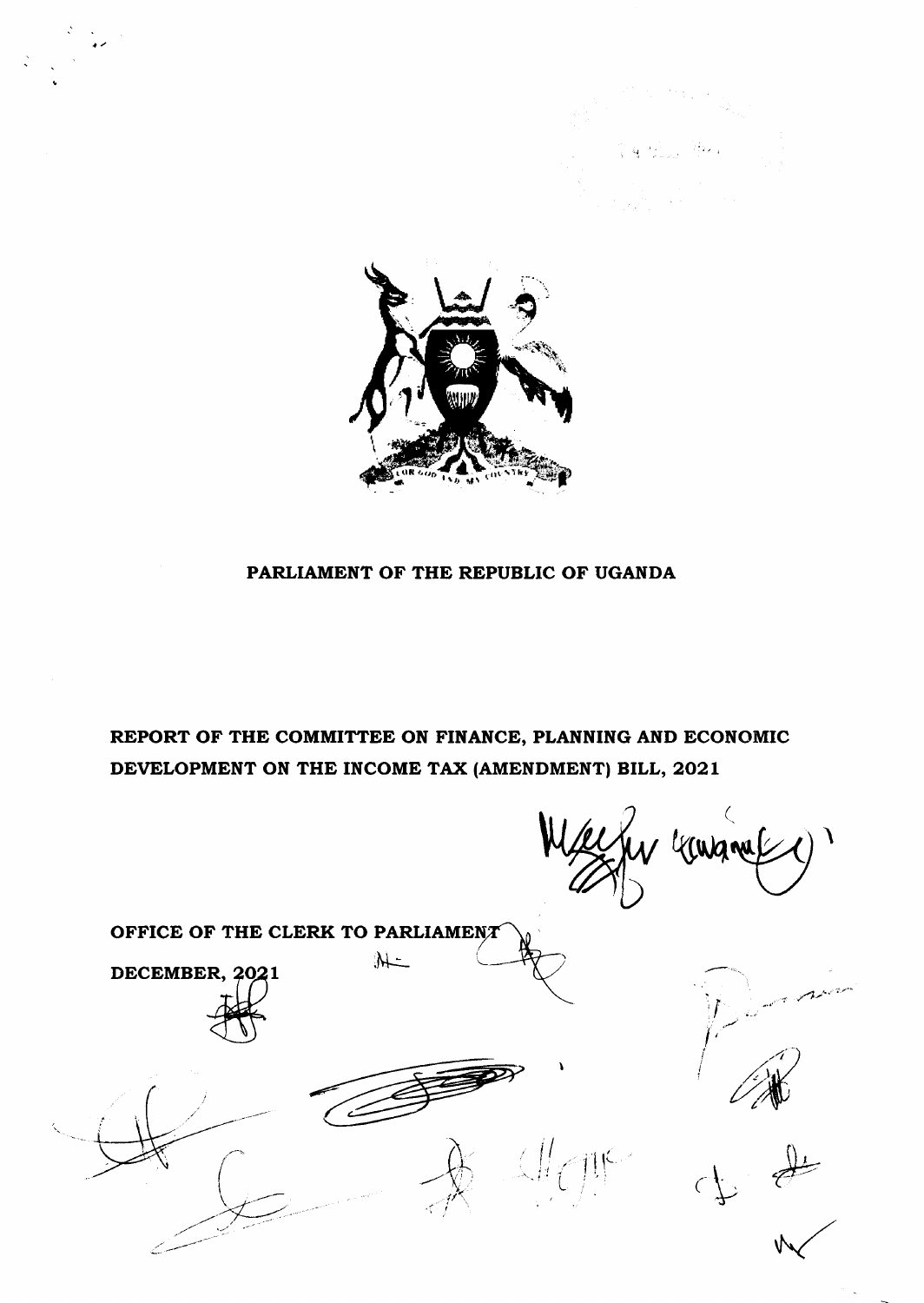# **Contents**

| 1.0 |                                                                       |  |
|-----|-----------------------------------------------------------------------|--|
| 2.0 |                                                                       |  |
| 2.1 |                                                                       |  |
| 3.0 | Policy and Principles Of The Income Tax Amendment Bill No.2 of 2021 4 |  |
| 4.0 |                                                                       |  |
| 4.1 |                                                                       |  |
| 4.2 |                                                                       |  |
| 5.0 | Specific Observations And Recommendations Of The Committee  5         |  |
| 5.1 |                                                                       |  |
| 5.2 |                                                                       |  |
| 6.0 |                                                                       |  |
|     | $\overline{\mathcal{M}}$<br>$\sim$                                    |  |

 $\lambda$  $3 - 4$ 

 $\frac{1}{\sqrt{2}}$ 1 I  $\bigcap_{\lambda}$ 

 $\mathcal{H}'$ 

 $\overline{2}$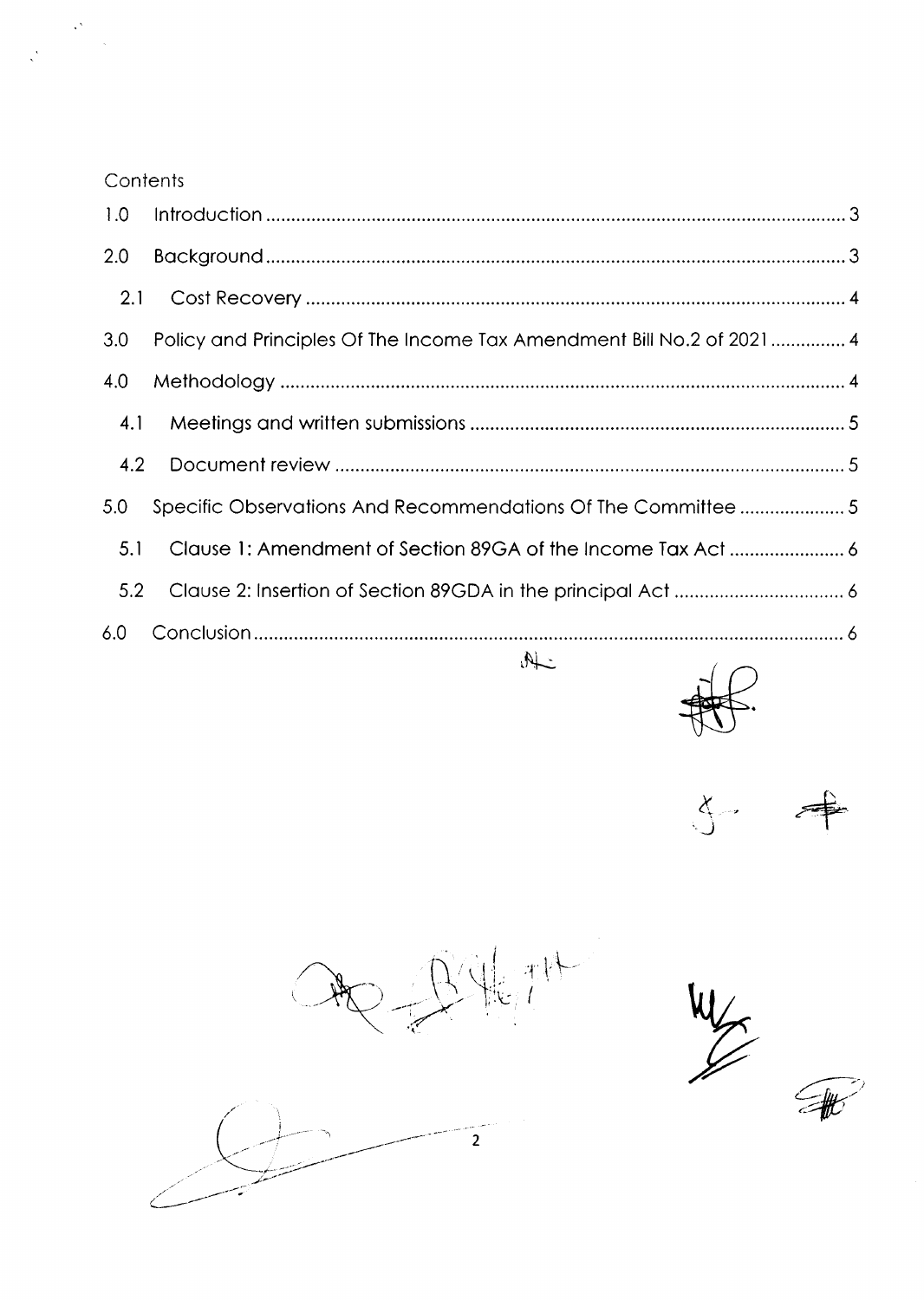REPORT OF THE COMMITTEE ON FINANCE, PLANNING AND ECONOMIC DEVELOPMENT ON THE INCOME TAX (AMENDMENT) ACT, NO.2 OF 2021

## 1.O Introduction

The Income Tax (Amendment) Bill, No.2 of 2021 (herein referred to as 'the Bill') was read for the first time on 19th October, 2021 and referred to the Committee on Finance, Planning and Economic Development for consideration, in accordance with Rule 130 of the Rules of Procedure of Parliament No.30 of 2O2L.

Rt. Hon. Speaker, the Committee considered the Bill through consultations with different stakeholders, hence this report.

## 2.O Background

Until 2008, there was no specific taxation regime provision for oil operations in the Income Tax Act Cap 30 (lTA). However, some Production Sharing Agreements (PSA's) contained some tax provisions and obligations.

In 2008, Part IXA containing a specific tax code in relation to petroleum operations was inserted in the Income Tax Act Cap 30 through the Income Tax (Amendment) Act of 2OO8. The amendment was meant to clarify the ambiguity as well as plug the potential tax loopholes in the taxation of oil operations.

Unser the Income Tax (Amendment) Act of 2008, the profit oil share of the company attracts 30% corporate tax. Any distribution of company profits (dividends) after corporate tax will attract 15% withholding tax in the hands of the shareholder. The ITA thus provides for a comprehensive set of income tax rules that accords with the commercial principles under which the oil sector operates.

 $Z_{\rm eff}$  $A = \frac{1}{\sqrt{2\pi}}$  $\mathcal{F}$ i' 1  $\mathcal{P}$   $\mathcal{P}$   $\mathcal{P}$ )  $\mathcal{V}^{\ast}$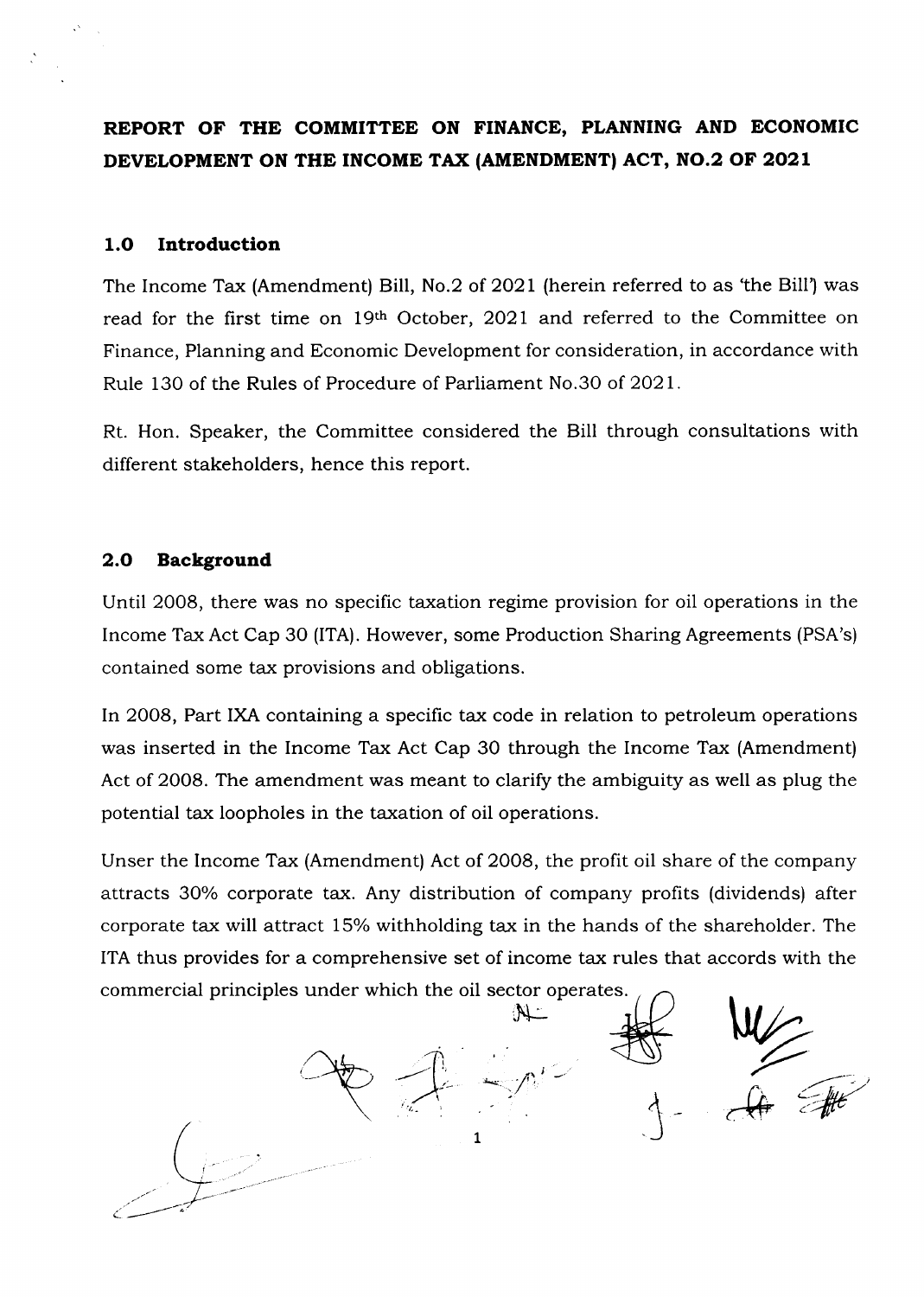### 2,L Cost Recovery

In spite of the provision for corporate and windfall tax under the Income Tax Amendment Act, 2008, there were loopholes in the law regarding cost oil and recoverable costs for each financial year. The recoverable costs are pooled together each year and reduced by cost oil received. Cost oil refers to an oil company's entitlement to a share of oil produced as cost recovery under the Production Sharing Agreements. This implies that an oil company gets cost oil from which it deducts recoverable cost when commercial oil production has commenced.

The 2021 amendment of the ITA comes to solidify the amendments that were made in 2O17 which provided for deductible costs for the oil production Contract Areas.

## 3.O Policy And Principles Of The Income Tax Amendment Bill No.2 of 2O2L

The core purpose of the Income Tax (Amendment) Act,2021 is to amend the Income Tax Act Cap 340, to cap allowable deductions per year to the cost recovery limit for Contract Area 1, 3A and License Area 2 and to introduce a windfall tax for Contract Area 1, Contract area 3A and License Area 2.

This has arisen out of the fact that the current law does not cater for the volatility in oil prices. There is therefore need to impose a windfall tax in the event that the international oil price equals USD75 per barrel or more on any day of the year of income. This is therefore intended to capture the additional revenues arising in the event that the international oil prices rise.

### 4.O Methodology

The Committee held consultative meetings and received written submissions from several stakeholders; the Committee reviewed relevant literature. The Committee also made a desk review of the oil and gas tax laws in Ghana and Tanzania.

 $\frac{2}{\sqrt{2}}$ 1  $\mathcal{F}$ -{M'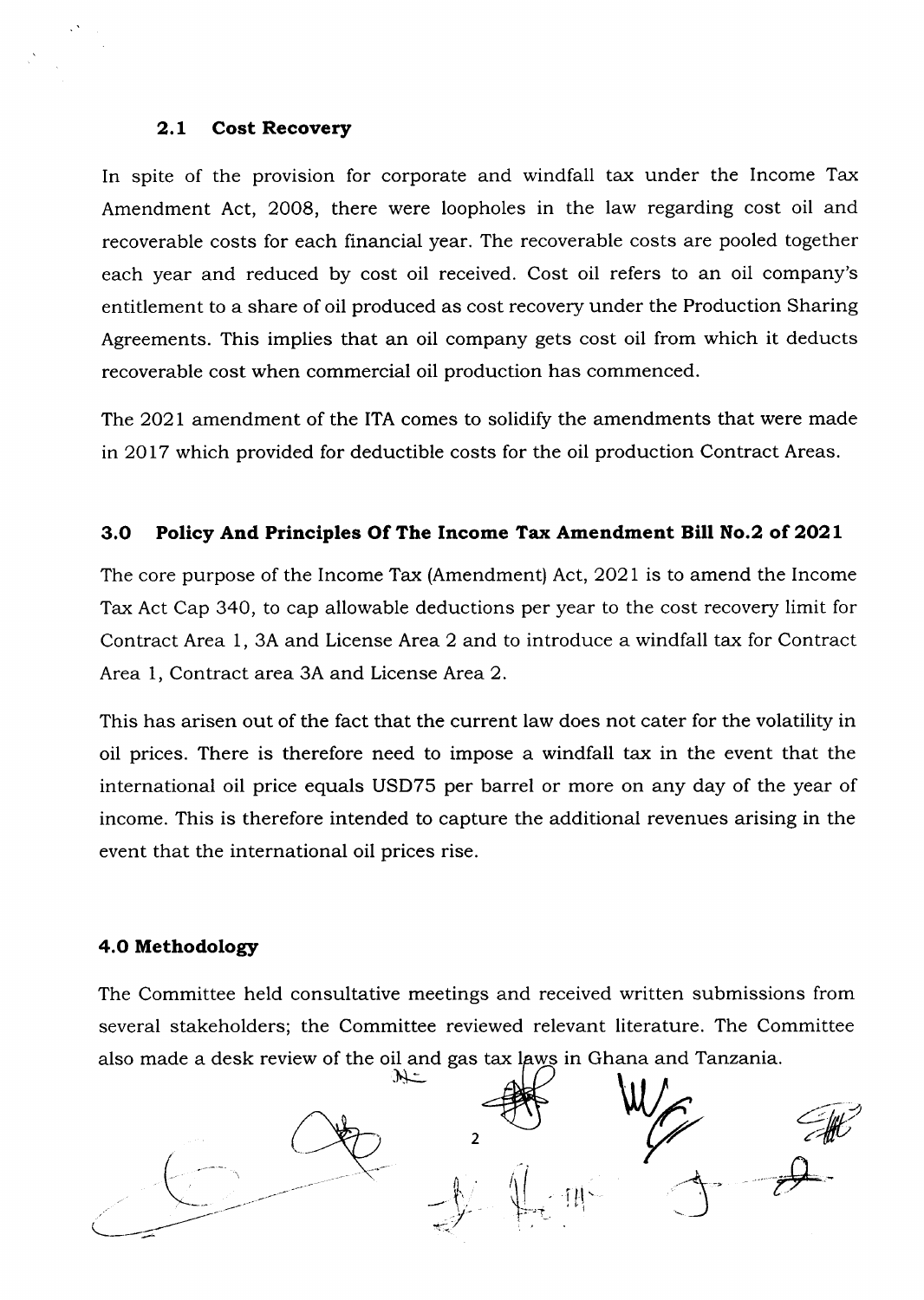### 4.1 Meetings and written submissions

The Committee held meetings and received written submissions from the following stakeholders:

- i) The Minister of Finance, Planning and Economic Development, the mover of the Bill
- ii) Uganda Revenue Authority
- iii) Petroleum Authority of Uganda (PAU)
- iv) Joseph O. Okuja, a partner with Libra Advocates;
- v) Asmahaney Saad, a Partner with KTA (Formerly Karuhanga Tabaro and Company Advocates)

# 4.2 Document review

The Committee reviewed and made reference to the following documents;-

- i. The Constitution of the Republic of Uganda, 1995;
- ii. The Income Tax (Amendment) Act <sup>2008</sup>
- iii. The Production Sharing Agreements pertaining to oil and gas exploration, development and production to which UNOC is a party;
- iv. The National Oil and Gas Policy;

# 4.O Specific Observations And Recommendations Of The Committee

The Committee, in its meeting with various stakeholders, arrived at the following specific observations and recommendations regarding the Income Tax Amendment Bill No.2 of 2021.

# 4.1 Clause 1: Amendment of Section 89GA of the Income Tax Act

The Committee observed that Clause 1 (2a) and (2b) of the Income Tax Amendment Bill provide for a framework under which recoverable costs can be managed.<br>  $\bigcap_{i=1}^{\infty}$ 

 $\in$  /tl  $\sim$  $\overline{\phantom{a}}$  $\frac{1}{3}$   $\frac{1}{3}$   $\frac{1}{3}$   $\frac{1}{3}$   $\frac{1}{3}$   $\frac{1}{3}$   $\frac{1}{3}$  $\lt$  $\langle \oint$ l.  $z$  ,  $z$  and  $z$  and  $z$  and  $z$  and  $z$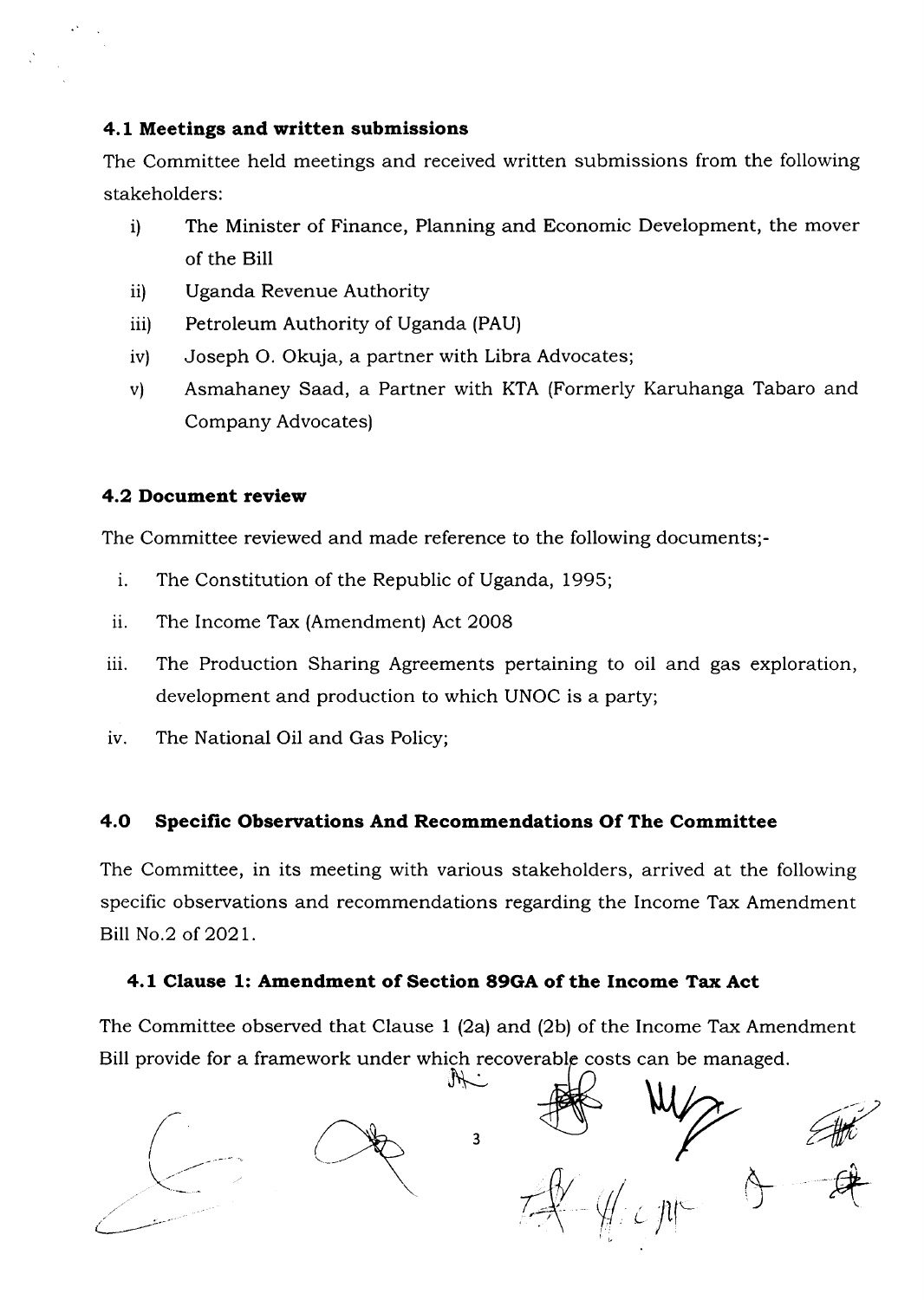The Committee observed that this is a welcome amendment as it limits International Oil Companies from spending on unnecessary items that are likely to supersede the limits set by the law on cost recovery.

### Clause 1 of the Bill be passed as it is.

### 5.2 Clause 2: Insertion of Section 89GDA in the principal Act

The Committee observed that the Bill seeks to introduce a windfall tax for Contract Area I, Contract Area 3A and Licence Area 2A. The Committee observed that windfall tax is a tax levied by Government against industries that have benefited the most from the prevailing economic bonanza or conditions causing those industries to experience above average profits.

The Committee welcomes the Amendment, which shall allow Government to benefit from the volatility of oil prices.

# The Committee recommends that Clause 2 of the Income Tax Bill inserting Section 89 GDA into the principal Act be passed.

### Conclusion

Rt. Hon. Speaker, the Committee therefore recommends that the Income Tax Amendment Bill No.2 of 2021 be passed without any amendments.

 $\mathbb{A}$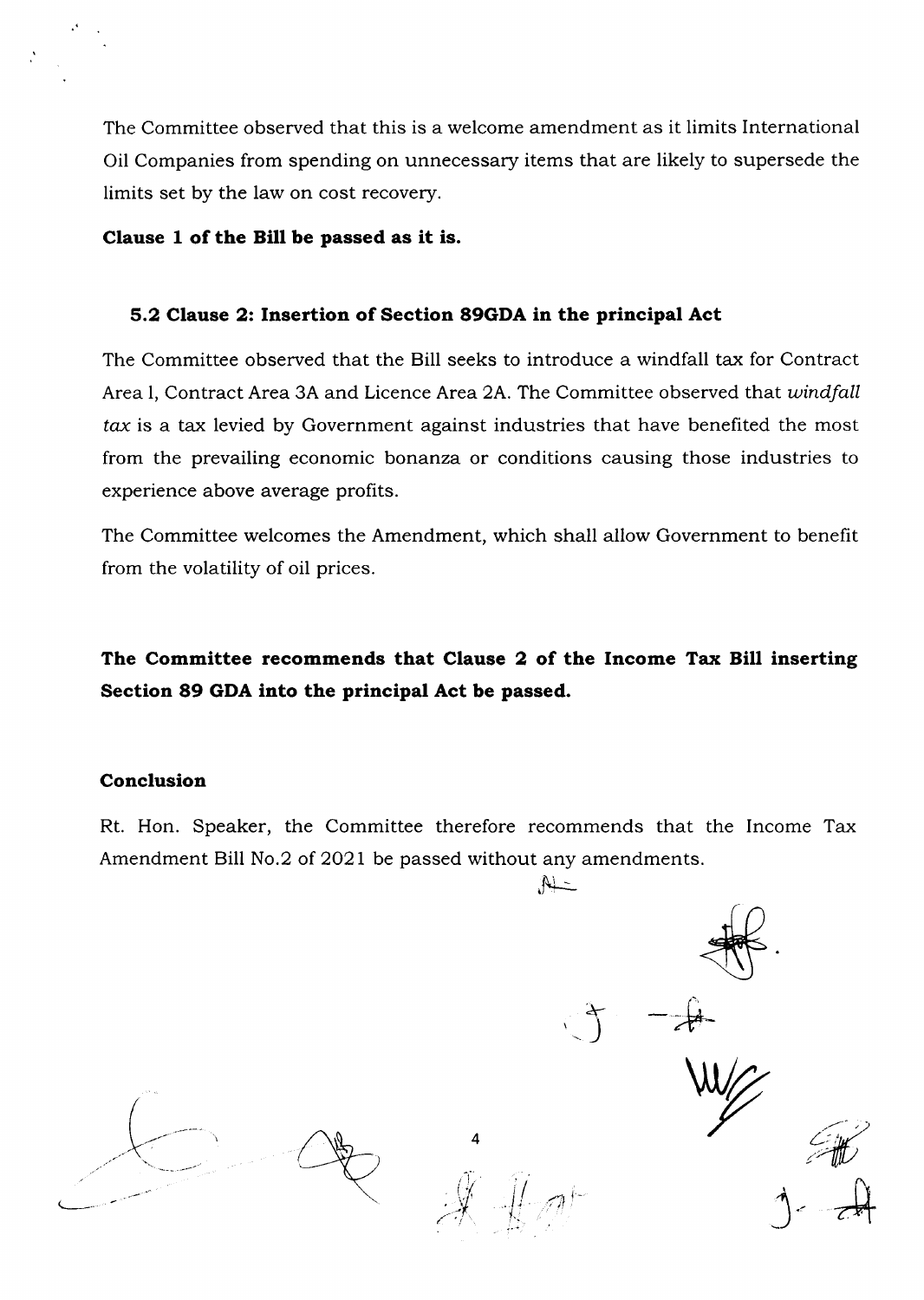## MEMBERS OF THE COMMITTEE FINANCE, PLANNING AND ECONOMIC DEVELOPMENT; THE INCOME TAX (AMENDMENT) BILL NO.2 OF 2021

| <b>NO</b>      | <b>NAME</b>                    | <b>CONSTITUENCY</b>                | <b>PARTY</b> |            |
|----------------|--------------------------------|------------------------------------|--------------|------------|
| $\mathbf{1}$   | Dr. Keefa Kiwanuka C/P         | <b>Kiboga East</b><br>County       | <b>NRM</b>   | Besur Lorm |
| $\overline{2}$ | Hon. Avur Jane Pacuto D/CP     | <b>DWR Pakwach</b>                 | <b>NRM</b>   |            |
| 3              | Hon. Wamakuyu Ignatious Mudimi | Elgon County                       | <b>NRM</b>   |            |
| $\overline{4}$ | Hon. Kankunda Amos Kibwika     | Rwampara<br>County                 | <b>NRM</b>   |            |
| 5              | Hon. Atima Jackson             | Arua Central                       | <b>NRM</b>   |            |
| 6              | Hon. Bataringaya Basil         | Kashari North<br>County            | <b>NRM</b>   |            |
| $\overline{7}$ | Hon. Asiimwe K Enosi           | Kabula County                      | <b>NRM</b>   |            |
| 8              | Hon. Aleper Moses              | Chekwii County                     | <b>NRM</b>   |            |
| 9              | Hon. Ssejoba Isaac             | BukotoCountyMi<br>d West           | <b>NRM</b>   |            |
| 10             | Hon. Tayebwa Herbert Musasizi  | Kashongi County                    | <b>NRM</b>   | يأمي       |
| 11             | Hon. Lematia John              | Ayivu West<br>County               | <b>NRM</b>   |            |
| 12             | Hon. Kyooma Xavier Akampurira  | Ibanda County<br>North             | <b>NRM</b>   |            |
| 13             | Hon. Nakut Faith Loru          | <b>DWR Napak</b>                   | <b>NRM</b>   |            |
| 14             | Hon. Nangoli Gerald            | Elgon North<br>County              | <b>NRM</b>   | W          |
| 15             | Hon. Katali Loy                | DWR Jinja                          | <b>NRM</b>   |            |
| 16             | Hon. Ochai Maximus             | West Budama<br><b>County North</b> | <b>NRM</b>   | $M=$       |
| 17             | Hon. Opolot Patrick Isiagi     | Kachumbala<br>County               | <b>NRM</b>   |            |
| 18             | Hon. Wanda Richard             | Bungokho<br>Central                | <b>NRM</b>   |            |